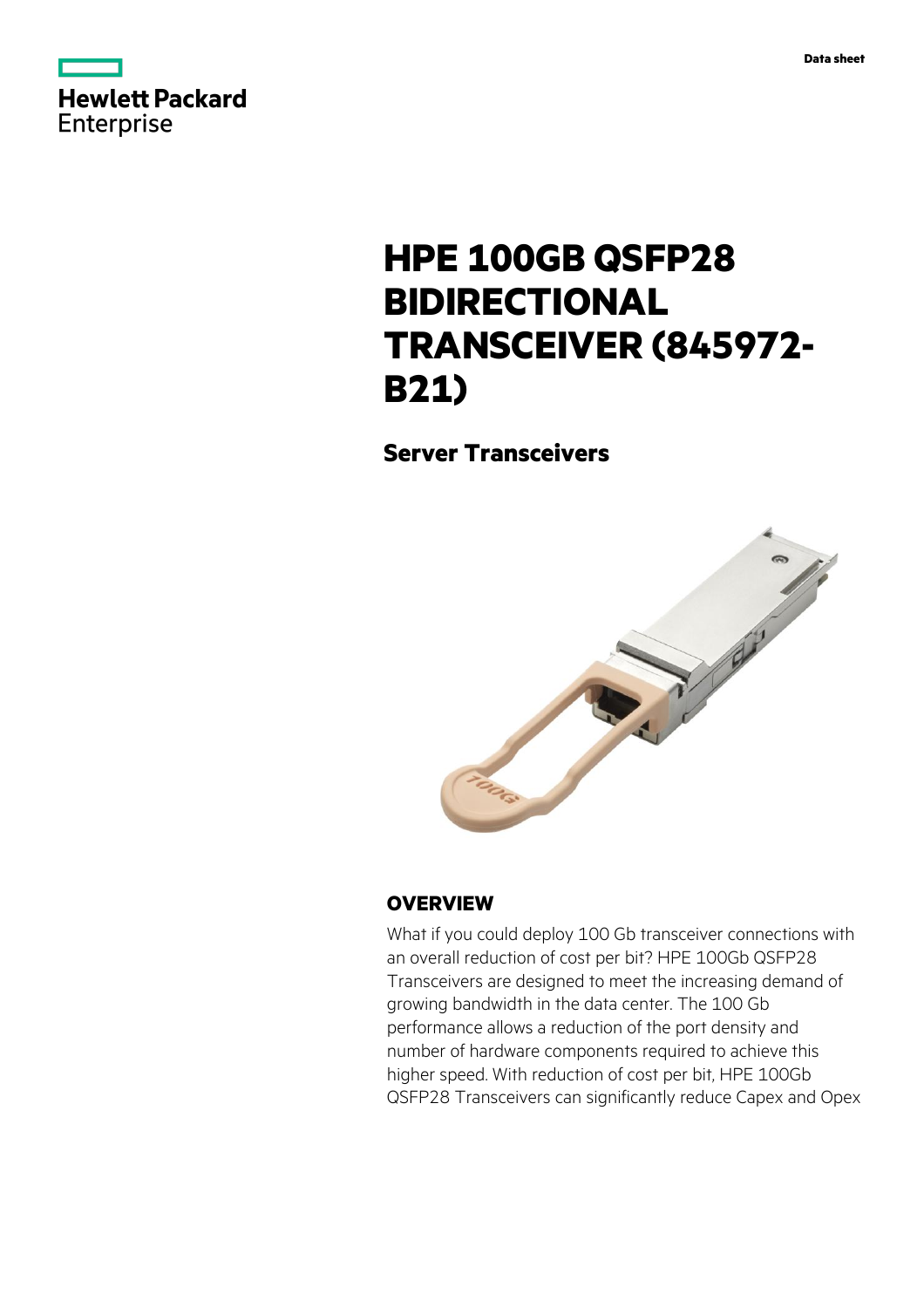spending on interconnect connections.

#### **FEATURES**

#### **Featured Characteristics**

The HPE 100Gb QSFP28 transceivers have four optical lanes in each direction, allowing each to operate at 25 Gb.

MPO and Duplex LC connectors for plugging in multi-mode fiber cables.

Maximum link length of 70 m on OM3 and 100 m on OM4 multimide fiber at 100 Gb/s.

# **Technical specifications HPE 100Gb QSFP28 Bidirectional Transceiver**

| <b>Product Number</b>              | 845972-B21            |
|------------------------------------|-----------------------|
| <b>Ports</b>                       | QSFP28 duplex LC port |
| <b>Connector type</b>              | Duplex LC             |
| Wavelength                         | 850nm / 900 nm        |
| <b>Transceiver form factor</b>     | QSFP28                |
| <b>Cable type</b>                  | Optical fiber cable   |
| <b>Fiber type</b>                  | Multi-mode            |
| <b>Maximum distance</b>            | 150 m                 |
| <b>Product Dimensions (metric)</b> | 9.5 x 19.99 x 3.99 cm |
| Weight                             | 0.08 kg               |